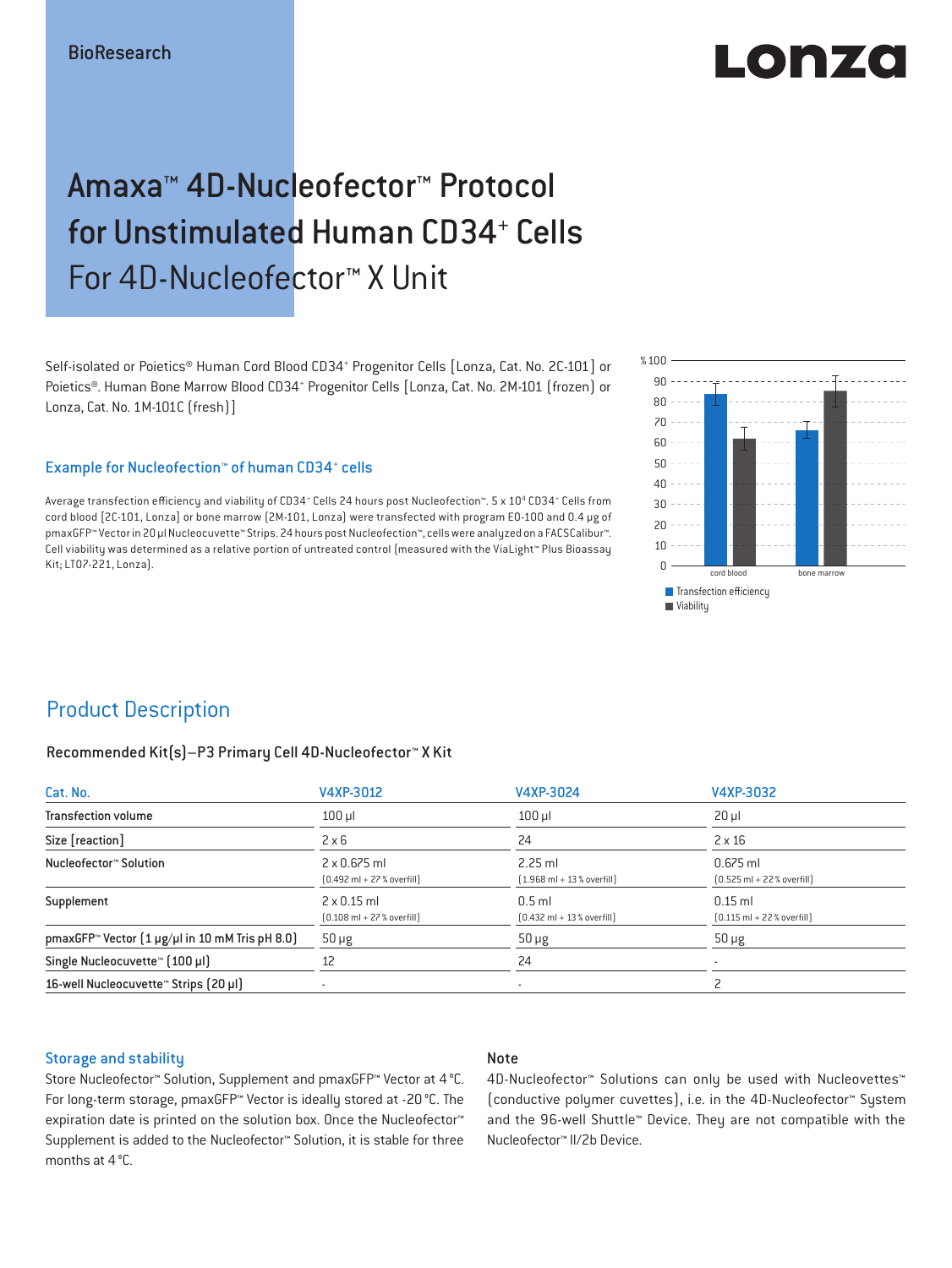### Required Material

### Note

Please make sure that the entire supplement is added to the Nucleofector<sup>™</sup> Solution. The ratio of Nucleofector™ Solution to supplement is 4.5:1 (see table 1)

- 4D-Nucleofector™ System (4D-Nucleofector™ Core Unit and 4D-Nucleofector™ X Unit)
- Supplemented 4D-Nucleofector™ Solution at room temperature
- Supplied 100 µl single Nucleocuvette™ or 20 µl 16-well Nucleocuvette™ Strips
- Compatible tips for 20 µl Nucleocuvette™ Strips: epT.I.P.S. [US/CDN: Eppendorf North America, Cat. No. 2491.431, Rest of World: Eppendorf AG, Cat. No. 0030073.266], Matrix TallTips® [Matrix Technologies Corp., Cat. No. 7281] or LTS Tips [Rainin Instruments, LLC, Cat. No. SR-L10F, SR/SS-L250S, SR/SS-L300S]. Before using other types of pipette tips, please ensure they reach the bottom of the Nucleocuvette™ Wells without getting stuck
- Supplied pmaxGFP™ Vector, stock solution 1µg/µl

### Note

For positive control using pmaxGFP™, dilute the stock solution to an appropriate working concentration. Further details are provided in table 3 of this Optimized Protocol. The volume of substrate solution added to each sample should not exceed 10% of the total reaction volume [2 µl for 20 µl reactions; 10 µl for 100 µl reactions).

- Substrate of interest, highly purified, preferably by using endotoxinfree kits; A260: A280 ratio should be at least 1.8
- Cell culture plates of your choice
- Culture medium: X-VIVO™ 15 (Lonza, Cat. No. 04-418Q) supplemented with SCF (25 ng/ml, TPO (50 ng/ml) and FLT-3 (50 ng/ml)
- Differentiation medium (for myeloid differentiation post Nucleofection™): X-VIVO™ 15 (Lonza, Cat. No. 04-418Q) supplemented with GM-CSF (10 ng/ml), G-CSF (10ng/ml), IL-6 (10 ng/ml), IL-3 (10 ng/ml) and SCF (100 ng/ml)
- Differentiation medium (for lymphoid differentiation post Nucleofection™): X-VIVO™ 15 (Lonza, Cat. No. 04-418Q) supplemented with IL-2 (1000 U/ml), IL-3 (5 ng/ml), IL-7 (20 ng/ml), SCF (20 ng/ml) and FLT3 (10 ng/ml)
- Prewarm appropriate volume of culture medium to 37 °C (see table 2)
- Appropriate number of cells/sample (see table 2)

### 1. Pre Nucleofection™

### Note

It is recommended to transfect cells immediately after thawing. Alternatively, cells may be expanded in culture medium (please see cell culture recommendations below). However, expansion of cells may lead to a decrease of CD34<sup>+</sup> expression. Transfection results may be donordependent.

### Cell culture recommendations

- 1.1 Replace media every 3–4 days
- 1.2 For passaging please spin cells down at 300xg for 10 minutes and resuspend them in fresh media.
- 1.3 Passage cells 2 times a week
- 1.4 Maintain cultures between  $0.1-1.5 \times 10^6$  cells/ml
- 1.5 Seed out  $1 \times 10^5$  cells/ml for expansion

### Note

For preparation of self isolated CD34<sup>+</sup> cells, please follow the respective literature.

### 2. Nucleofection™

For Nucleofection™ Sample contents and recommended Nucleofector™ Program, please refer to Table 3.

- 2.1 Please make sure that the entire supplement is added to the Nucleofector™ Solution
- 2.2 Start 4D-Nucleofector™ System and create or upload experimental parameter file (for details see device manual)
- 2.3 Select/Check for the appropriate Nucleofector™ Program (see table 3)
- 2.4 Prepare cell culture plates by filling appropriate number of wells with desired volume of recommended culture media (see table 4) and pre-incubate/equilibrate plates in a humidified 37°C/5%  $CO<sub>2</sub>$  incubator
- 2.5 Pre-warm an aliquot of culture medium to 37 °C (see table 4)
- 2.6 Prepare plasmid DNA or pmaxGFP™ Vector or siRNA (see table 3)
- 2.7 Count an aliquot of the cells and determine cell density
- 2.8 Centrifuge the required number of cells (see table 3) at 300xg for 10 minutes at room temperature. Remove supernatant completely
- 2.9 Resuspend the cell pellet carefully in room temperature 4D-Nucleofector™ Solution (see table 3)
- 2.10 Prepare mastermixes by dividing cell suspension according to number of substrates
- 2.11 Add required amount of substrates to each aliquot (max. 10 % of final sample volume)
- 2.12 Transfer mastermixes into the Nucleocuvette™ Vessels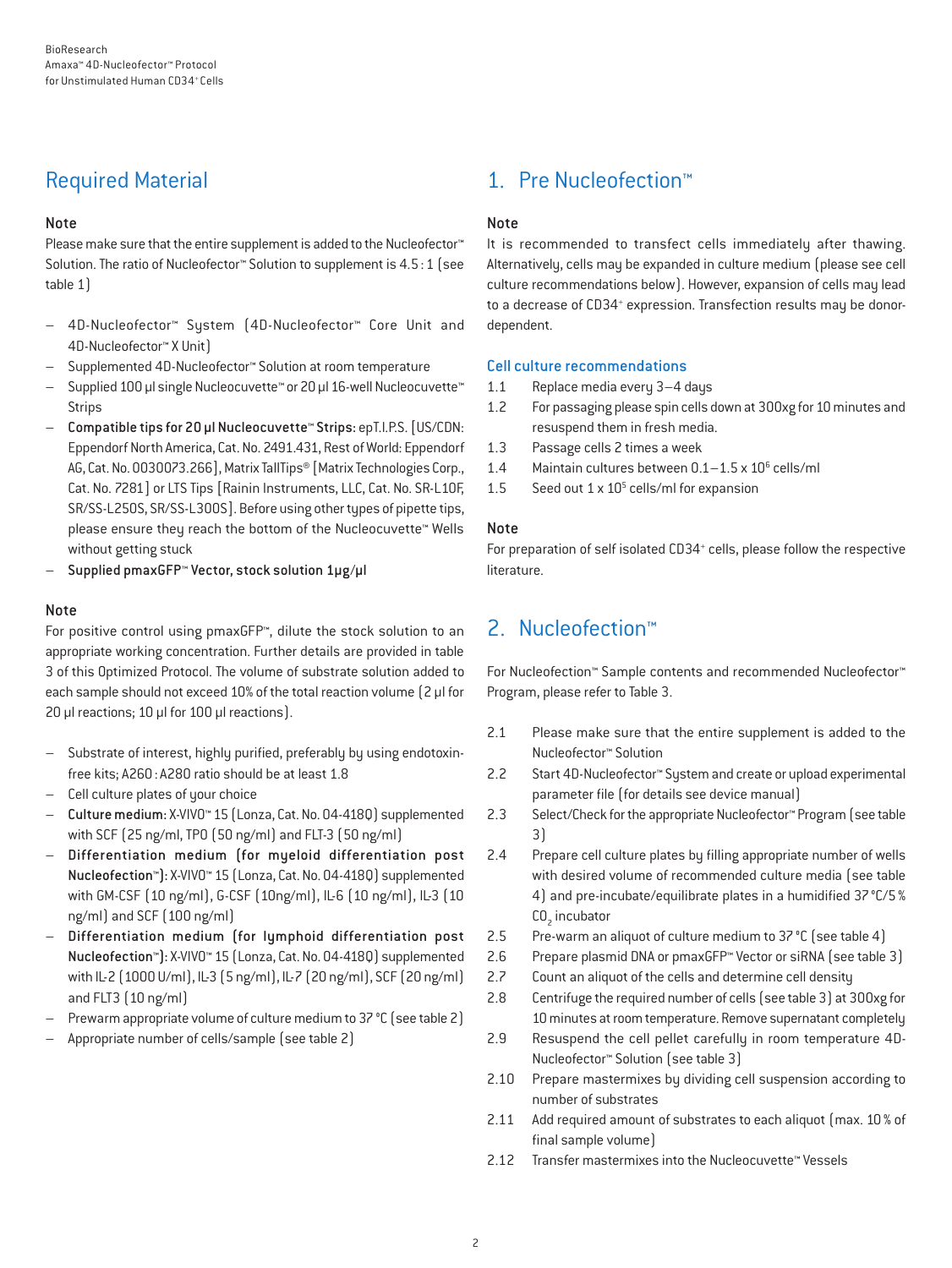#### Note

As leaving cells in Nucleofector™ Solution for extended periods of time may lead to reduced transfection efficiency and viability it is important to work as quickly as possible. Avoid air bubbles while pipetting.

- 2.13 Gently tap the Nucleocuvette™ Vessels to make sure the sample covers the bottom of the cuvette
- 2.14 Place Nucleocuvette™ Vessel with closed lid into the retainer of the 4D-Nucleofector™ X Unit. Check for proper orientation of the Nucleocuvette™ Vessel
- 2.15 Start Nucleofection™ Process by pressing the "Start" on the display of the 4D-Nucleofector™ Core Unit (for details, please refer to the device manual)
- 2.16 After run completion, carefully remove the Nucleocuvette™ Vessel from the retainer
- 2.17 Resuspend cells with pre-warmed medium (for recommended volumes see table 5). Mix cells by gently pipetting up and down two to three times. When working with the 100 µl Nucleocuvette™ use the supplied pipettes and avoid repeated aspiration of the sample
- 2.18 Plate desired amount of cells in culture system of your choice (for recommended volumes see table 5)

### 3. Post Nucleofection™

- 3.1 Incubate the cells in humidified  $37^{\circ}$ C/5 % CO<sub>2</sub> incubator until analysis. Gene expression or down regulation, respectively, is often detectable after only 4–8 hours
- 3.2 For differentiation of CD34<sup>+</sup> cells, you may plate cells directly in the respective differentiation medium
- 3.3 (see "Required Material" section) post Nucleofection™

### Additional Information

For an up-to-date list of all Nucleofector™ References, please refer to: www.lonza.com/nucleofection-citations

For more technical assistance, contact our Scientific Support Team:

#### USA /Canada

|      | Phone: 800 521 0390 (toll-free)      |
|------|--------------------------------------|
| Fax: | 301 845 8338                         |
|      | E-mail: scientific.support@lonza.com |

#### Europe and Rest of World

|          | Phone: +49 221 99199 400                |
|----------|-----------------------------------------|
| Fax: Fax | +49 221 99199 499                       |
|          | E-mail: scientific.support.eu@lonza.com |

#### References

- 1. Von Levetzow et al, 2007 (Stem cells and development)
- 2. Wiehe et al, 2007 (J.Cell.Mol.Med. 2007)

#### Lonza Cologne GmbH 50829 Cologne, Germany

Please note that the Amaxa™ Nucleofector™ Technology is not intended to be used for diagnostic purposes or for testing or treatment in humans.

The Nucleofector™ Technology, comprising Nucleofection™ Process, Nucleofector™ Device, Nucleofector™ Solutions, Nucleofector™ 96-well Shuttle™ System and 96-well Nucleocuvette™ plates and modules is covered by patent and/or patent-pending rights owned by Lonza Cologne GmbH.

Amaxa, Nucleofector, Nucleofection, 4D-Nucleofector, Nucleocuvette, maxGFP and X-VIVO are registered trademarks of the Lonza Group or its affiliates are registered trademarks of the Lonza Cologne GmbH in Germany and/or U.S. and/or other countries. Other product and company names mentioned herein are the trademarks of their respective owners.

This kit contains a proprietary nucleic acid coding for a proprietary copepod fluorescent protein intended to be used as a positive control with this Lonza product only. Any use of the proprietary nucleic acid or protein other than as a positive control with this Lonza product is strictly prohibited. USE IN ANY OTHER APPLICATION REQUIRES A LICENSE FROM EVROGEN. To obtain such a license, please contact Evrogen at license@evrogen.com. The CMV promoter is covered under U.S. Patents 5,168,062 and 5,385,839 and its use is permitted for research purposes only. Any other use of the CMV promoter requires a license from the University of Iowa Research Foundation, 214 Technology Innovation Center, Iowa City, IA 52242.

The use of this product in conjunction with materials or methods of third parties may require a license by a third party. User shall be fully responsible for determining whether and from which third party it requires such license and for the obtainment of such license.

No statement is intended or should be construed as a recommendation to infringe any existing patent.

© Copyright 2010, Lonza Cologne GmbH. All rights reserved.